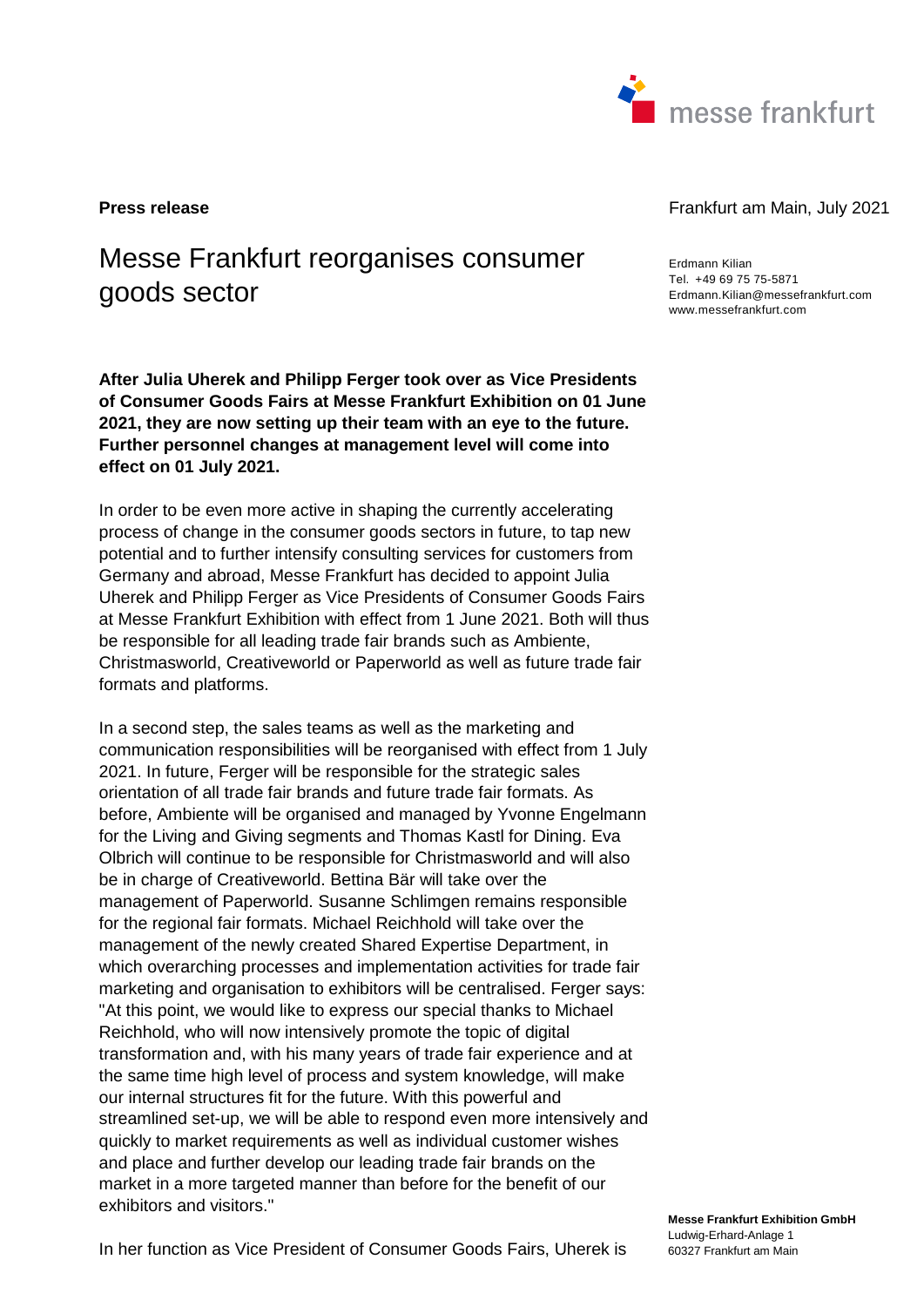responsible for the entire marketing communications of all trade fair brands as well as future formats and platforms. An important part of this is the strategic content development for both existing physical trade fair formats and new digital developments. As before, Yvonne Clemens is responsible for the development, adaptation and implementation of marketing campaigns, but from now on for all existing trade fair formats and platforms in the consumer goods sector. In parallel, Erdmann Kilian will be responsible for media relations for all consumer goods trade fair formats and platforms. Margit Herberth will take over the management of the newly created Multimedia & Data department, which ensures the playout of all communication formats in the corresponding channels. The department is also responsible for the implementation of audio and video formats as well as the presence of the trade fair brands and platforms in social media. The newly created Content Department, which is responsible for the development and creation of all content in the form of fringe programmes, lecture areas etc. and their translation into digital formats, will be headed by Dorothe Klein, who previously coordinated the Ambiente fringe programme. Uherek adds: "With this reorganisation, we are taking a real quantum leap into a new age of content creation and integrated communication in order to further enhance the benefits and experience of our trade fairs and platforms for our customers. In particular, topics such as the simultaneous use of content at trade fairs and on the web, moving images and audio, but also the sensitive and targeted handling of customer data have become massively more important in recent years. With our new organisation and the resulting advantages, we are perfectly positioned for these challenges - online as well as on-site at our leading trade fairs."

Ferger and Uherek will continue to report to Stephan Kurzawski, Senior Vice President Consumer Goods & Sales Messe Frankfurt Exhibition, who comments: "With this reorganisation of the consumer goods sector, we are once again underlining our claim to be a driver of innovation and a pioneer in the sector. And all this in the interest of our customers from and all over the world."

## **Press information and photographic material:**

http://messefrankfurt.com/journalisten

## **Conzoom Solutions – The platform for retailers**

Conzoom Solutions is a knowledge platform that offers the consumer goods industry a wide range of studies, trend presentations, workshops and guidelines for the point of revenue. It provides a complete overview of Messe Frankfurt's international portfolio in the consumer goods sector – bundling a wide range of information for retailers. www.conzoom.solutions

#### **Nextrade – the digital marketplace**

The new digital ordering and data management system for suppliers and retailers in the consumer goods industry extends the trade fair and allows orders to be placed at any time of day or night, 365 days a year. www.nextrade.market